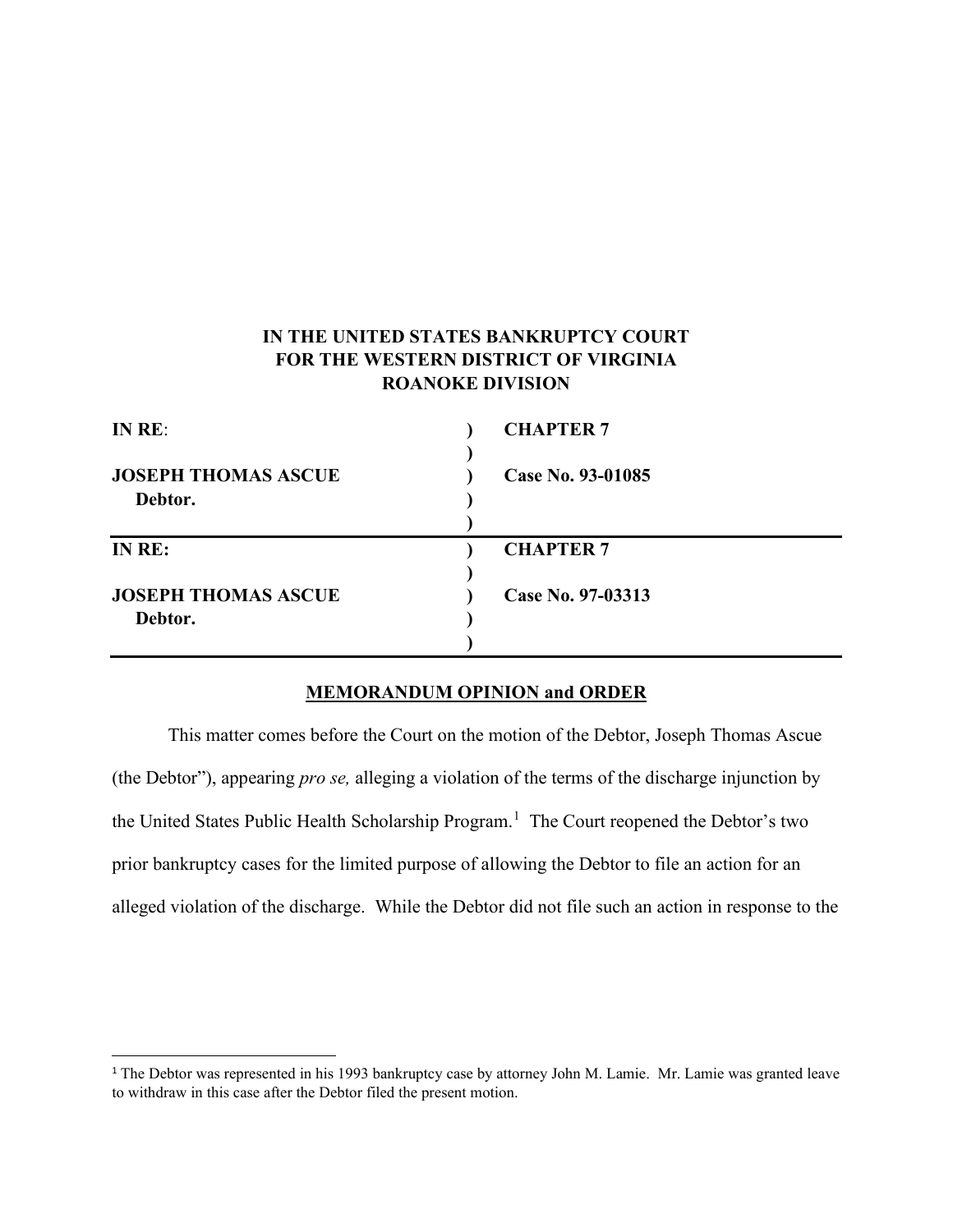Court's Order, the Debtor filed two letters with supporting documentation on May 11, 2021 and May 13, [2](#page-1-0)021 which the Court construed as such a motion.<sup>2</sup>

The Court then ordered the United States Attorney for the Western District of Virginia to file a response to the Debtor's motion and a hearing was scheduled on the matter. The United States filed its response asserting that it did not violate the discharge injunction and that the Debtor's claim is barred by *res judicata*. The Court held a hearing on July 14, 2021 at which the parties appeared and gave oral argument. At the conclusion of the hearing, the Court took the matter under advisement. After the hearing, the Debtor filed an additional statement for the Court's consideration. The matter is now fully briefed, argued, and ripe for disposition. For the reasons stated herein, the Court will deny the Debtor's motion and re-close the Debtor's two bankruptcy cases.

### **FACTUAL AND PROCEDURAL BACKGROUND**

As background, the Court sets forth the following facts as established by previous rulings of either the United States District Court for the Western District of Virginia, or this Court, the Hon. Ross W. Krumm (Ret.), presiding. The Debtor attended Eastern Virginia Medical School and graduated in 1984. *In re Ascue*, 268 B.R. 739, 741 (Bankr. W.D. Va. 2001). To finance his education, the Debtor signed a contract with the National Health Service Corps ("NHSC") and received a total of \$42,017.00 in scholarship awards from 1982 through 1984. *Id.* Pursuant to the contract, the Debtor was required to provide one year of service for each year he received financial support in an area determined by the Secretary of Health and Human Services. If the

<span id="page-1-0"></span><sup>&</sup>lt;sup>2</sup> The Debtor's claim for relief is vague as to what exactly constitutes his legal basis for relief. The Court construes his effort as asserting a violation of the discharge injunction. In so doing, the Court notes that a federal court "is not constrained by the pleader's request for relief." *Hamlin v. Warren,* [664 F.2d 29, 30 \(4th Cir. 1981\).](https://1.next.westlaw.com/Link/Document/FullText?findType=Y&serNum=1981146779&pubNum=0000350&originatingDoc=I099c4730c0c311e4abb5d3b0022e2e07&refType=RP&fi=co_pp_sp_350_30&originationContext=document&transitionType=DocumentItem&contextData=(sc.Search)#co_pp_sp_350_30) Moreover, the Fourth Circuit has held that *pro se* filings are to be generously construed so "that those litigants with meritorious claims should not be tripped up in court on technical niceties." *[Beaudett v. City of Hampton,](https://1.next.westlaw.com/Link/Document/FullText?findType=Y&serNum=1985153826&pubNum=0000350&originatingDoc=I099c4730c0c311e4abb5d3b0022e2e07&refType=RP&fi=co_pp_sp_350_1277&originationContext=document&transitionType=DocumentItem&contextData=(sc.Search)#co_pp_sp_350_1277)* 775 F.2d 1274, 1277– [78 \(4th Cir. 1985\)](https://1.next.westlaw.com/Link/Document/FullText?findType=Y&serNum=1985153826&pubNum=0000350&originatingDoc=I099c4730c0c311e4abb5d3b0022e2e07&refType=RP&fi=co_pp_sp_350_1277&originationContext=document&transitionType=DocumentItem&contextData=(sc.Search)#co_pp_sp_350_1277) (citing *Gordon v. Leeke,* [574 F.2d 1147, 1151 \(4th Cir. 1978\)\)](https://1.next.westlaw.com/Link/Document/FullText?findType=Y&serNum=1978103530&pubNum=0000350&originatingDoc=I099c4730c0c311e4abb5d3b0022e2e07&refType=RP&fi=co_pp_sp_350_1151&originationContext=document&transitionType=DocumentItem&contextData=(sc.Search)#co_pp_sp_350_1151).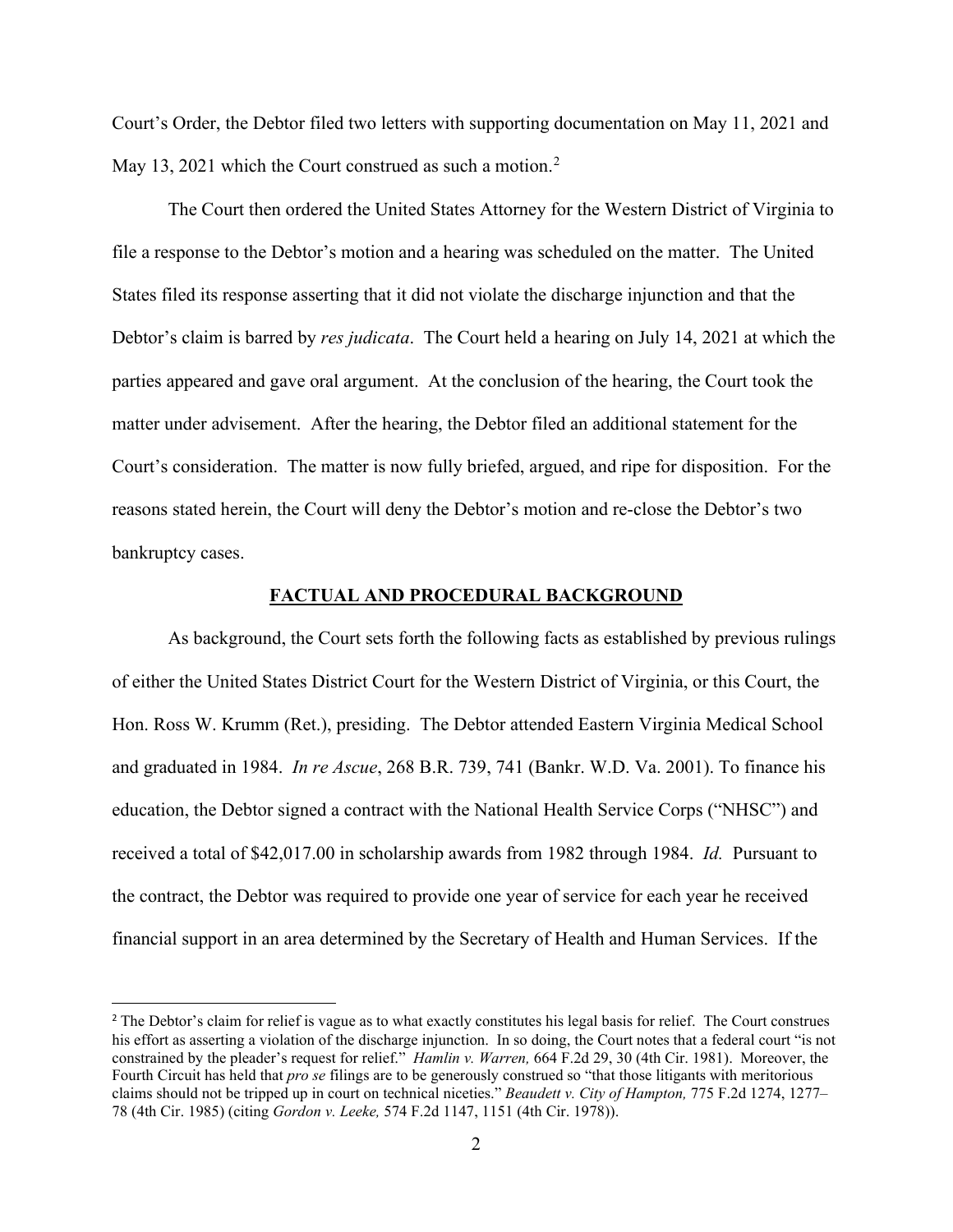Debtor failed to complete the period of obligated service, the contract entitled the United States to recover liquidated damages in an amount equal to three times the scholarship funds awarded, plus interest. *Id*. at 741-742. The Debtor breached the contract by not performing the required years of service. *Id.* at 742.

The Debtor filed a chapter 7 bankruptcy petition on February 8, 1988 in the United States Bankruptcy Court for the Eastern District of Virginia, Case No. 88-20428, which case was transferred to the United States Bankruptcy Court for the Western District of Virginia by Order entered June 1, 1993. The Debtor listed an indebtedness in the amount of \$300,000.00 due to the U.S. Public Health Service for "medical school" on his schedule of liabilities. *In re Ascue*, 146 B.R. 665, 666 (Bankr. E.D. Va. 1992). The Debtor received his discharge on May 25, 1988. *Id.*

In 1994, the United States filed a complaint against the Debtor in the United States District Court for the Western District of Virginia to recover \$330,391.02 (three times the original loan amount, plus accrued interest and administrative charges). After a bench trial in 1996, the District Court found that the Debtor breached his contract with the NHSC and that this debt was not discharged in his first bankruptcy case. Findings of Fact and Conclusions of Law entered by Judge Williams on July 10, 1996, ECF 29, Ex. A, p. 8.<sup>[3](#page-2-0)</sup> The Court entered judgment against the Debtor in the full amount claimed. *Id*.

On August 26, 1997, the Debtor filed another Chapter 7 petition in the Western District of Virginia, Case No. 97-03313. At the time of the filing, the NHSC debt had grown to over \$500,000.00. *Ascue*, 268 B.R. at 741. In response to the complaint filed by the United States to determine the dischargeability of the NHSC debt, the Debtor argued that it would be unconscionable to deny discharge of this debt. *Id*. Considering the Debtor's health and limited

<span id="page-2-0"></span><sup>&</sup>lt;sup>3</sup> Unless otherwise indicated, all citations to the record refer to the docket in Case No. 93-01085. Similar documents are also filed on the record in Case No. 97-03313.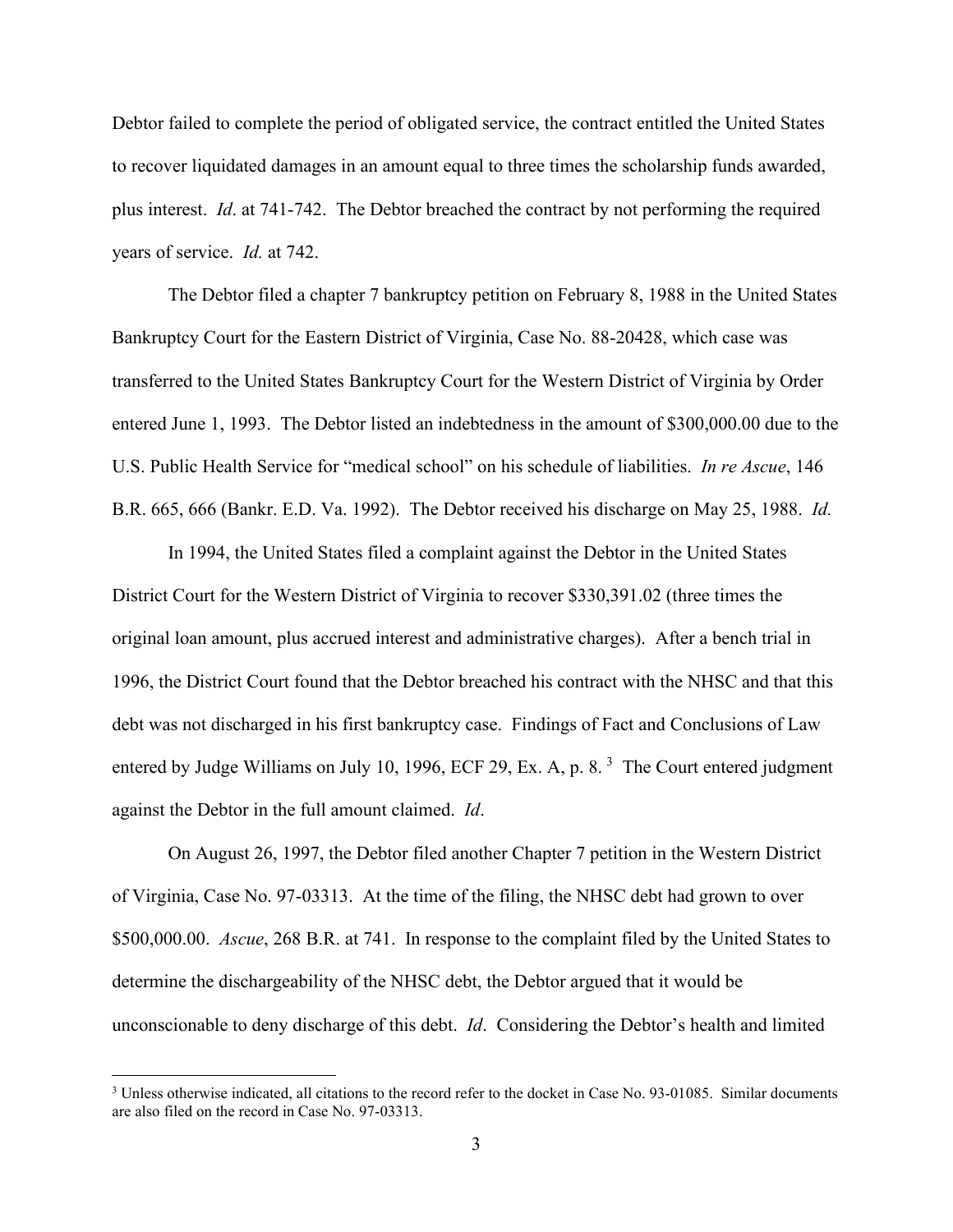earning power at the time, the Court discharged a portion of the debt, but declined to discharge the full amount of the debt — noting the Debtor's staunch refusal to make payments on such debt even when he was making a significant income. *Id*. at 746. The Court found the Debtor's NHSC obligation non-dischargeable to the extent of \$126,051.00, the trebled amount of the original debt, and granted judgment to the United States. *Id*. at 748. The balance of the debt was discharged. Both the United States and the Debtor appealed. The United States District Court affirmed the Bankruptcy Court decision on February 2, 2002. ECF 29, Ex. D. Neither party appealed the District Court ruling to the Fourth Circuit.

In 2005, as no payments were made on the debt by the Debtor, the United States referred the Debtor's case to the Treasury Offset Program for collection. ECF 29, p. 6. The United States has since collected \$46,651.06 from the Debtor through the withholding of federal agency payments, such as tax refunds. *Id*. However, the Debtor's obligation has continued to grow due to accruing interest. According to the United States, as of March 5, 2020, the balance of the debt owed was \$134,731.63. *Id*.

According to documents filed by the Debtor, beginning in November 2020, the Debtor sent letters to various government agencies and politicians seeking relief from the NHSC debt. In February 2021, the Bureau of Health Workforce ("the Bureau") denied the Debtor's request for a waiver of the debt, citing 42 U.S.C. § 254o(d)(2). ECF 14, pp. 12-14. The Bureau cited two primary reasons for its decision: (1) the Debtor did not meet the "Impossibility Standard" because he did not sufficiently document his disabilities that allegedly prevented him from making payments; and (2) the Debtor did not meet the "Extreme Hardship Standard" because the Debtor had a monthly income of \$6,055.96 and owned property valued in excess of \$476,000.

4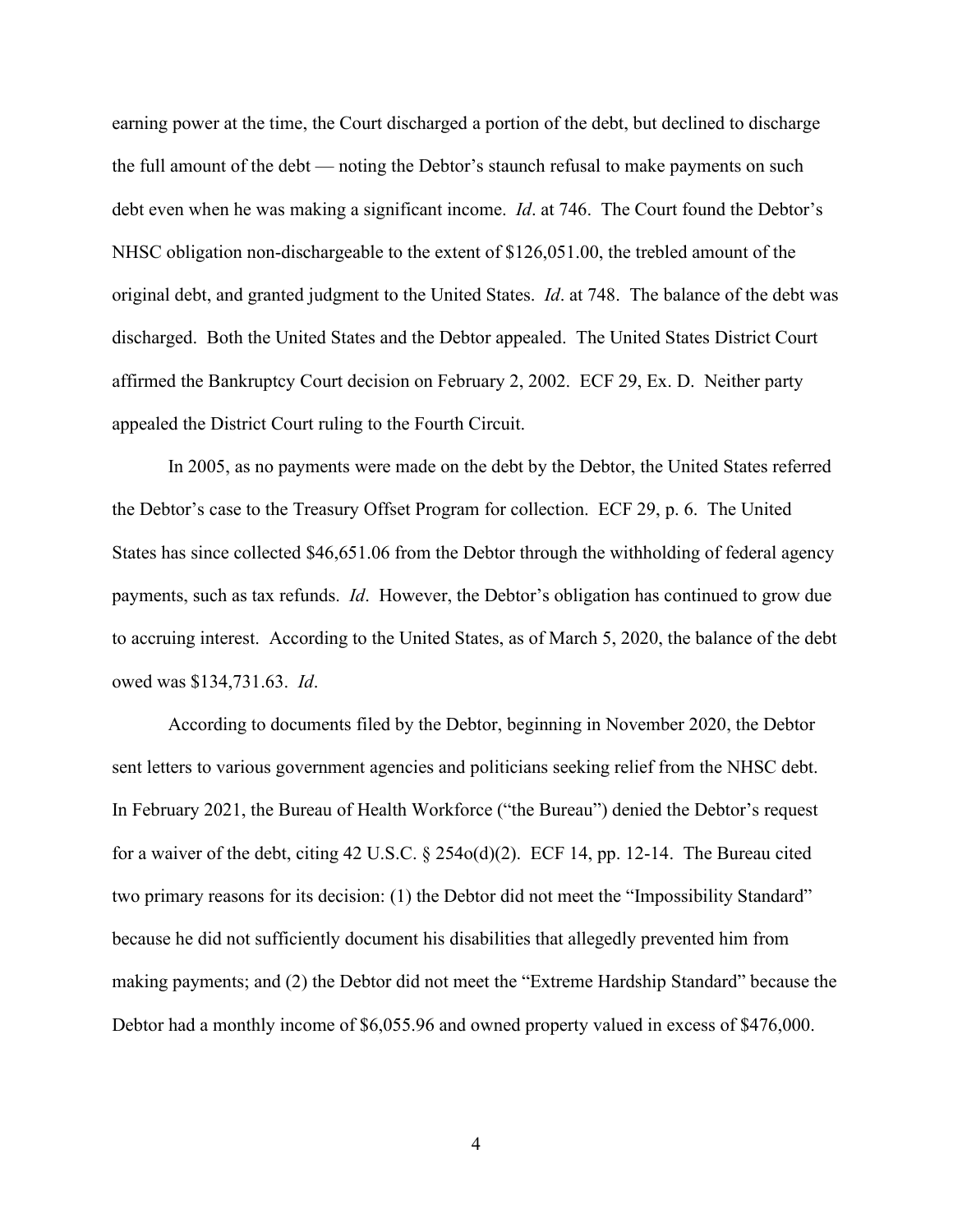*Id.* The Bureau concluded its decision by directing the Debtor to contact the Department of Justice for further inquiries. *Id*. at 14.

In a request for appeal of the Bureau's decision addressed to the U.S. Public Health Scholarship Program, the Debtor again asserted that this debt should be forgiven. ECF 14, pp. 8- 10. The Debtor claimed he signed waivers for the Bureau to obtain his medical records and argued the government has collected nearly \$50,000.00 from him, which was more than his original obligation. *Id*.

The Debtor continues to assert that he is a 100% disabled veteran, that he is unable to work, and that the debt should be dischargeable in bankruptcy due to language in the contract he signed in 1980. ECF 14, pp. 1-2. The Debtor, in another attempt to avoid payment of this debt, filed the instant motion alleging the United States has violated the discharge injunction. The United States denies it violated the discharge injunction and maintains the debt at issue has already been deemed non-dischargeable and that the Debtor cannot attempt to re-litigate this issue again through the reopening of this case. ECF 29, pp. 7-8.

#### **CONCLUSIONS OF LAW**

This Court has jurisdiction of this matter by virtue of the provisions of 28 U.S.C. §§ 1334(a) and 157(a) and the referral made to this Court by Order from the District Court on December 6, 1994 and Rule 3 of the Local Rules of the United States District Court for the Western District of Virginia. This Court further concludes that this matter is a "core" bankruptcy proceeding within the meaning of 28 U.S.C.  $\S 157(b)(2)(I)$  and (O).

#### **ANALYSIS**

The sole issue before the Court is whether there has been a violation of the discharge injunction. To that end, the Debtor argues that: (1) the United States has collected approximately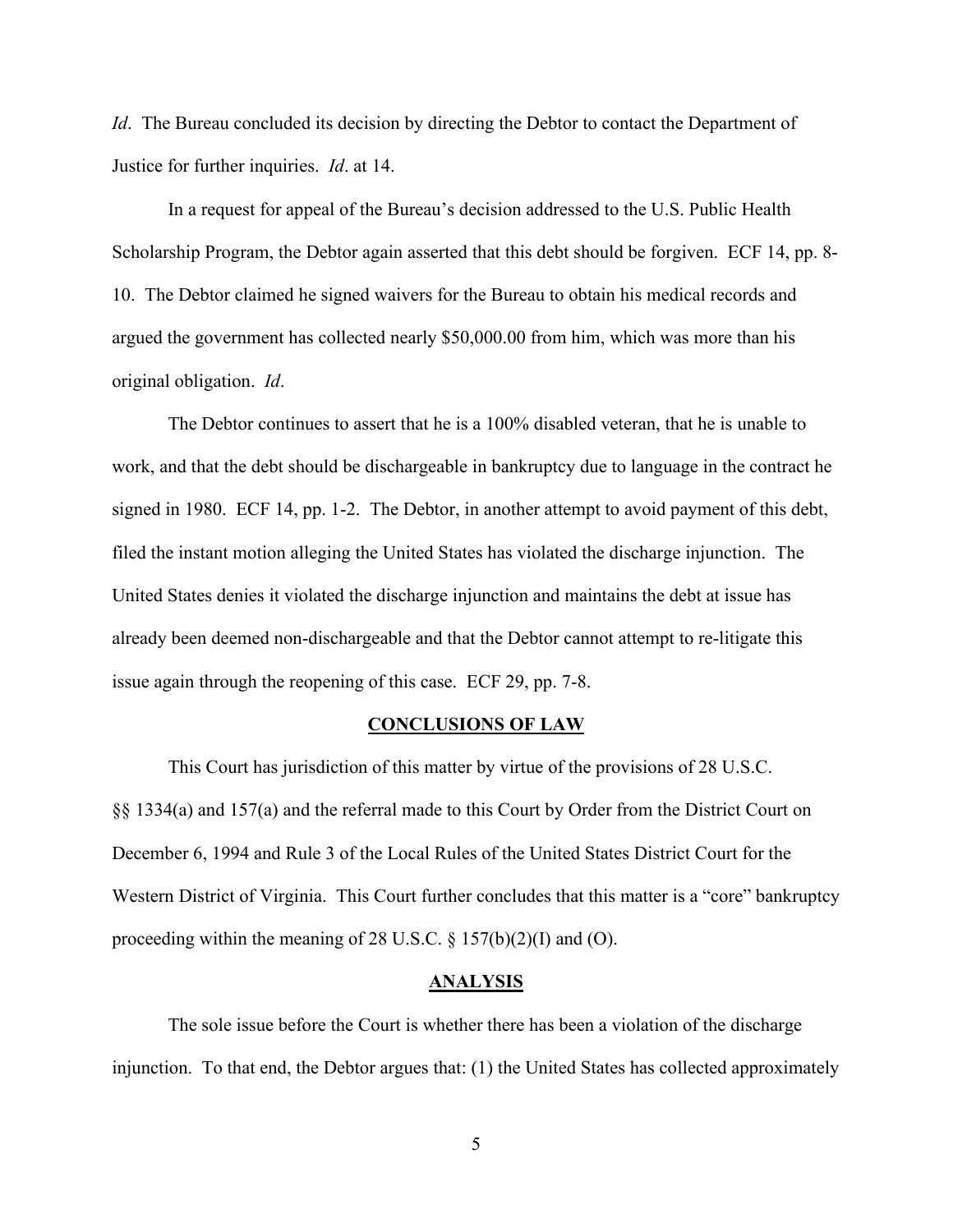\$50,000.00, which is more than the original amount he borrowed, and (2) that he is entitled to a discharge of the debt or a waiver under the waiver clause of the original NHSC contract. ECF 20, pp. 1-2. While the Court is sympathetic to the Debtor's plight, neither of these arguments demonstrate an entitlement to the relief requested.

First, the Court notes that the Debtor's nonpayment and the accrual of interest is the reason for the increasing balance of this obligation. In 2002, in an Adversary Proceeding in this same bankruptcy case which the Debtor has reopened, the United States District Court affirmed the Bankruptcy Court order and judgment that the Debtor's obligation of \$126,051.00 to the United States was non-dischargeable, and that interest would accrue at the federal judgment rate. ECF 29, Ex. C, D. The Debtor argues now, as he argued then, that collection of the debt is burdensome to him as he is unable to make the payments.

The Bankruptcy Court, however, is not the proper forum for contesting an order of a superior court in the same case. If the Debtor had grounds for appeal, he should have asserted them at that time. He did not, and he cannot seek yet another bite at the apple here. Further, *res judicata* precludes re-litigation of all claims actually litigated and determined as well as claims that might have been presented in that case. In *Covert v. LVNV Funding, LLC*, 779 F.3d 242 (4th Cir. 2015), the Court stated:

Under *res judicata* principles, a prior judgment between the same parties can preclude subsequent litigation on those matters actually and necessarily resolved in the first adjudication." *In re Varat Enters., Inc.,* [81 F.3d 1310, 1314–15 \(4th Cir.](https://1.next.westlaw.com/Link/Document/FullText?findType=Y&serNum=1996099745&pubNum=0000506&originatingDoc=I0c776da5c1fc11e4a795ac035416da91&refType=RP&fi=co_pp_sp_506_1314&originationContext=document&transitionType=DocumentItem&ppcid=7ebf78159b064141881dd538ffeaabb2&contextData=(sc.UserEnteredCitation)#co_pp_sp_506_1314) [1996\).](https://1.next.westlaw.com/Link/Document/FullText?findType=Y&serNum=1996099745&pubNum=0000506&originatingDoc=I0c776da5c1fc11e4a795ac035416da91&refType=RP&fi=co_pp_sp_506_1314&originationContext=document&transitionType=DocumentItem&ppcid=7ebf78159b064141881dd538ffeaabb2&contextData=(sc.UserEnteredCitation)#co_pp_sp_506_1314) As we have applied it, the doctrine of res judicata encompasses two concepts: claim preclusion, which bars later litigation of all claims that were actually adjudicated or that could have been adjudicated in an earlier action, and issue preclusion, which bars later litigation of legal and factual issues that were "actually and necessarily determined" in an earlier action. *Id.* [at 1315](https://1.next.westlaw.com/Link/Document/FullText?findType=Y&serNum=1996099745&pubNum=0000506&originatingDoc=I0c776da5c1fc11e4a795ac035416da91&refType=RP&fi=co_pp_sp_506_1315&originationContext=document&transitionType=DocumentItem&ppcid=7ebf78159b064141881dd538ffeaabb2&contextData=(sc.UserEnteredCitation)#co_pp_sp_506_1315) (internal citation omitted). . . . We have held that a prior bankruptcy judgment has res judicata effect on future litigation when the following three conditions are met: 1) [T]he prior judgment was final and on the merits, and rendered by a court of competent jurisdiction in accordance with the requirements of due process; 2) the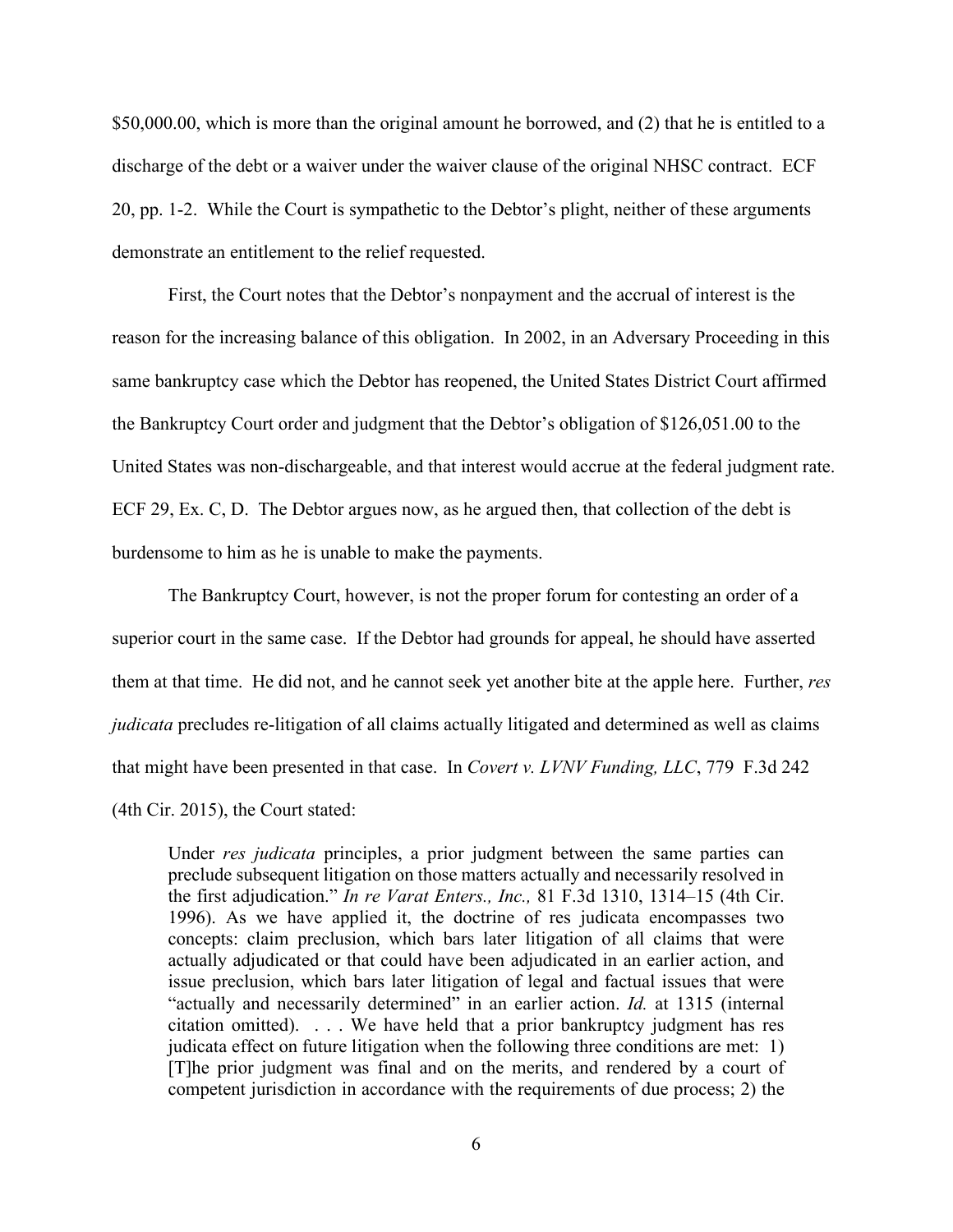parties are identical, or in privity, in the two actions; and, 3) the claims in the second matter are based upon the same cause of action involved in the earlier proceeding.

### 779 F.3d at 246.[4](#page-6-0)

All three conditions are met here. The previous court ruling was final, on the merits, and rendered by a court of competent jurisdiction. The Debtor was represented by counsel and due process was met. The parties are identical; the claims asserted before are the same claims asserted now. Thus, the Debtor cannot—nearly twenty years later in this Court—cast the matter as a discharge violation and attempt to relitigate the amount and dischargeability of the debt. The debt was non-dischargeable then and is non-dischargeable now. Since the debt is nondischargeable, the United States' collection efforts did not violate the discharge injunction.

Second, the Debtor argues that the contract entitles him to a discharge through a waiver granted by the United States. The contract provision provides that a waiver "may be granted" in cases of impossibility or extreme hardship. That provision is discretionary, not mandatory. It simply gives the United States the ability to grant the Debtor a waiver, if the Debtor can prove that repayment is impossible or extremely difficult. The Debtor made such an argument already, but the United States rejected it. If the Debtor wishes to contest that determination, it will have to be elsewhere. This is a court of limited jurisdiction, and nothing alleged herein as to waiver arises under title 11, arises in or is related to a case under title 11.

<span id="page-6-0"></span><sup>&</sup>lt;sup>4</sup> "The law-of-the-case doctrine recognizes that 'when a court decides upon a rule of law, that decision should continue to govern the same issues in subsequent stages in the same case.' *Arizona v. California*, 460 U.S. 605, 618, 103 S.Ct. 1382, 75 L.Ed.2d 318 (1983)." *Graves v. Lioi*, 930 F.3d 307, 318 (4th Cir. 2019), *cert. denied sub nom*. *Robinson v. Lioi*, 140 S.Ct. 1118 (2020). In bankruptcy, adversary proceedings, such as the one initiated to declare the NHSC debt non-dischargeable, generally are viewed as "stand-alone lawsuits," and "final judgments issued in adversary proceedings are usually appealable as if the dispute had arisen outside of bankruptcy. *See generally* 16 Wright, Miller & Cooper, *Federal Practice and Procedure,* Jurisdiction 2d § 3926.2 (2d ed.1996). *In re Boca Arena, Inc.*, 184 F.3d 1285, 1286 (11th Cir. 1999)." *In re Panthera Enterprises, LLC*, No. 2:19-BK-00787, 2021 WL 1235788, at \*4 (Bankr. N.D.W. Va. Apr. 1, 2021). As the adversary litigation within the larger bankruptcy case is long concluded, *res judicata* appears to be the proper preclusion standard.